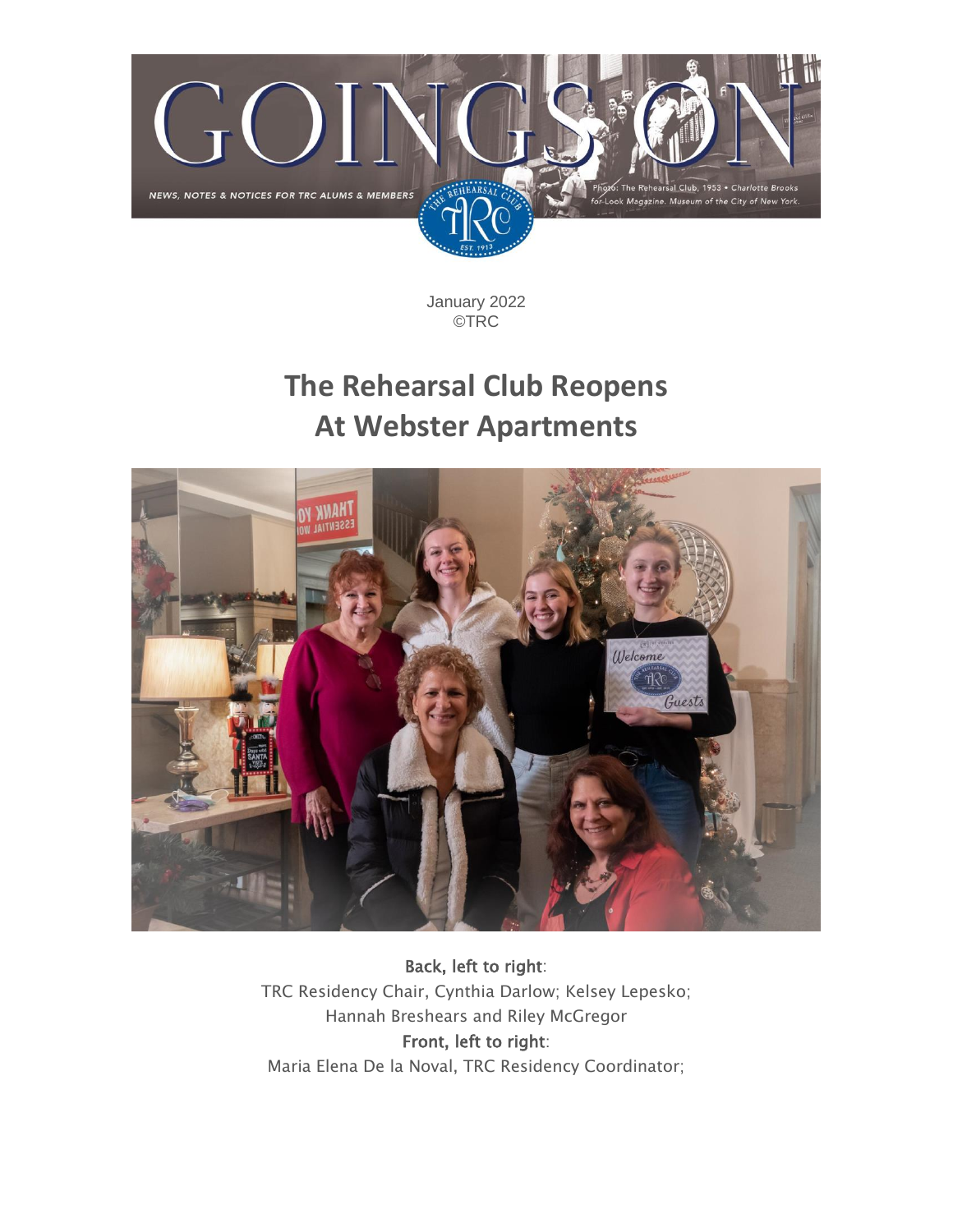Photo courtesy of Francine Mancini

# The New Miracle on 34th Street is OPEN!

#### By Cynthia Darlow, Residency Program Chair

Through a lot of faith, hard work, and a number of serendipitous events, the Rehearsal Club Residency Wing at the Webster Apartments opened on January 1, 2022!

This dream has been a long time in the making, but things got kicked into high gear in 2020 with an incredible \$100,000 challenge from an anonymous donor, to raise \$100,000 between December 1, 2020 and June 1, 2021. We raised it and surpassed it, the donor matched the funds, and we were able to start with \$200,000 dedicated to our Residency Program.

With additional funds from generous donors, wonderful cooperation from The Webster Apartments, and against all odds, Covid restrictions, and growing pains, we have admitted eight new residents, plus our fabulous onsite Residency Coordinator, Maria Elena de la Noval. We even have a waiting list! Our new residents are diverse, with a wide range of backgrounds, ages, talent, and skills. We could not be more excited!

All of this was achieved by the talents, hard work, and incredible dedication of so many people, but most especially Tara Scott and Siobhan Mc Manus, from The Webster Apartments; Evadne Giannini, Margaret Darlow, Susan Serrell, Ivy Barnes, and the Residency Committee: Cynthia Darlow, Andrea Frierson, Francine Mancini, Gale Patron, Sara Louise Lazarus, and Donna Inglima. We thank them all for moving us closer to fulfilling our mission. Our gratitude is boundless!

Help us welcome and support our gifted new residents, by lending your time and expertise to our workshops, mentorship program, and committees. Our investment in the future of these performing artists is more important than ever. And your continued support is more valued than ever!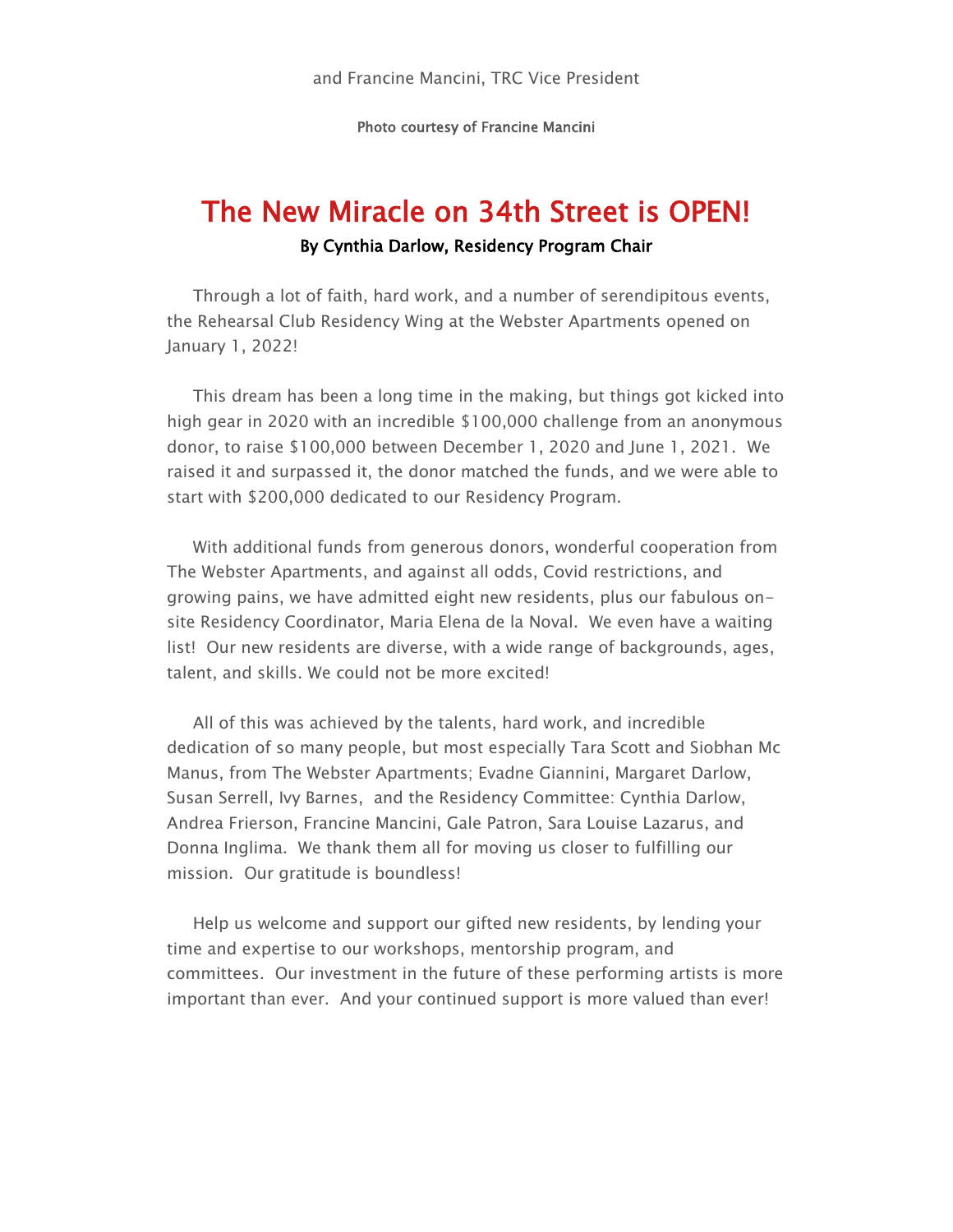### **INTRODUCING THE FIRST TRC RESIDENTS**



**Top: Kelsey Lepesko, Lenny Mendez, Megan McCarthy Middle: Left - Oksana Veres, Right - Renea Brown Bottom: Riley McGregor, Shawnee Angelica, Hannah Breshears**

[www.rehearsalclubnyc.com](http://em.networkforgood.com/ls/click?upn=d9K6ASy0zzX96vUyeY2s4NbX7GC-2B-2BQrvMkId8Tobla-2FvkTqIGb6BP464szxIK4hEmYSx_mVgFLr7YN-2FKDVqGhILtkQY9fXF2OyRftV4uiTXV7NCFmx397hqVIaghoWdDojcNgYdy2KGybokLNoUUg85iuaSxcVX2pSmEd1-2F43k7AQRSAqexcUULY2R-2BZLrKH79t4upge7Z8qcP-2B-2FHZD7oJyHloBO9v1JPY8hcIBLv1TJKT2RFezWpMxZ-2FcDfeZeCO9EDrS-2F-2BH7UihWuBj4liWS56qHDhaB9QUfxw6fXjj-2Fk-2FMyDBUWcdgmMMmvs9lyWhdwKS7QOSI8Qn41lUaqd7j0YGiK1ub9sz778VsMpnLKtHPClOtGBSYG0H8V8WvsU2KTEmrlwle-2F4zNQ0gQcjYmQxei3Pspth2zlTkMVI3ZPgco-2BiQ-3D)

### Latest TRC News

**Meet TRC Alum Andrea Frierson, Residency Program Mentoring Coordinator**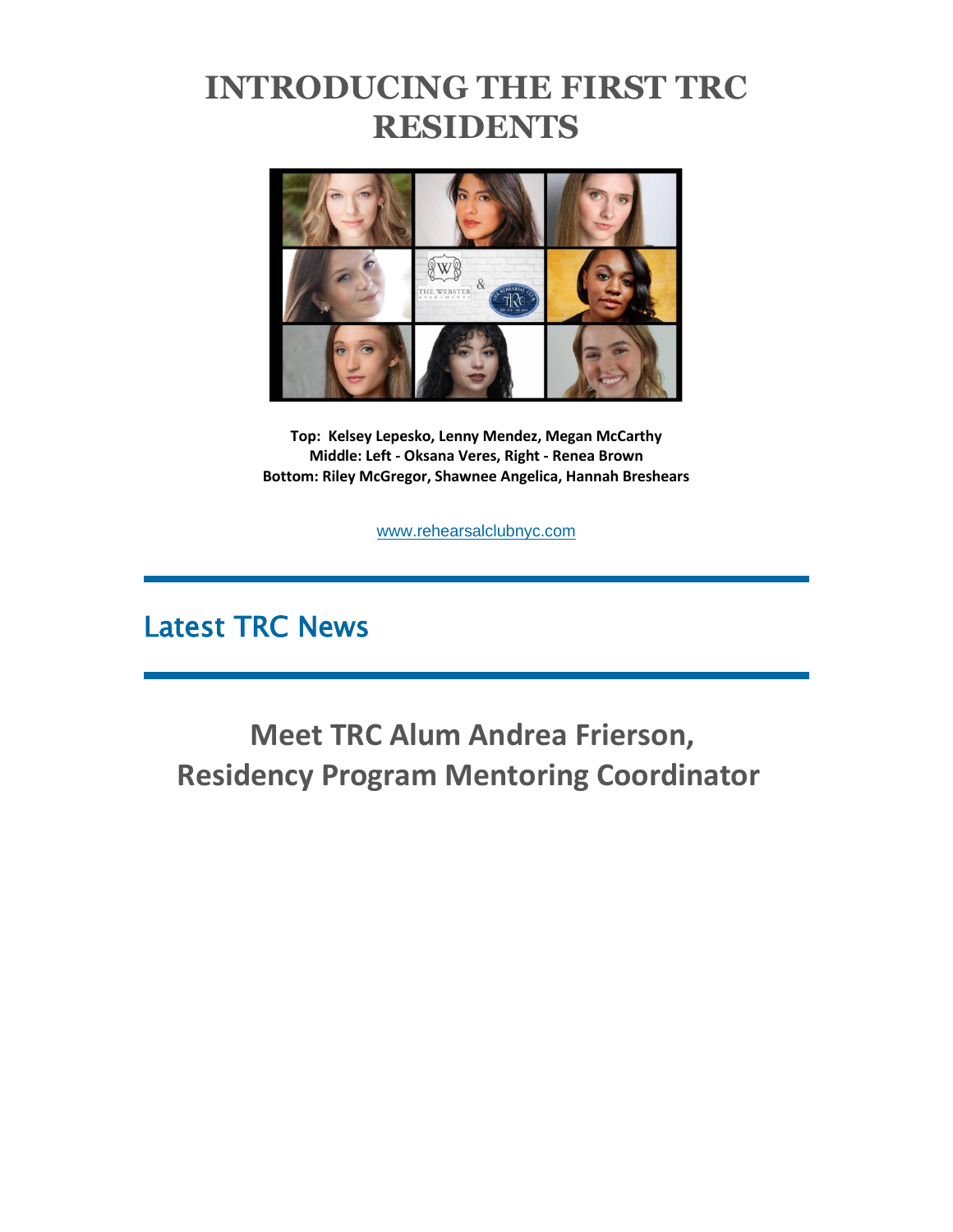

ANDREA FRIERSON is a two-time Helen Hayes Award nominee and the author and star of Me & Ella, which ran at the York Theatre in New York City, as part of their New2NY series in 2017. Andrea has performed leading roles in numerous Broadway productions, including The Lion King (Rafiki); Once on This Island (Erzulie, Goddess of Love, original Broadway cast); Marie Christine at Lincoln Center Theatre (Prisoner #2); George Wolfe's Bring in 'Da Noise/Funk ('Da Singer); Julie Taymor's Juan Darien: A Carnival Mass (The Mother) at Lincoln Center Theater and at the Edinburgh Festival in Scotland; For Colored Girls...(original Broadway production), and A Christmas Carol at Madison Square Garden (Ghost of Christmas Present, original cast).

Andrea can be seen in the role of "Cece" on the currently streaming NBC/Amazon series, *Harlem* (Amy Poehler and Pharrell Williams, Producers). Andrea appears in Episode #4, as a Harlem beauty shop owner with questionable talent.

For three seasons, Andrea played the role of Ms. Melody on the Nickelodeon series, Allegra's Window. Other television appearances include an Emmy Awardwinning episode of the FX comedy series Louie; an episode of the Amazon series Red Oaks (Season 2); and the popular 1980's series Star Search (5-time winner and semi-finalist).

Andrea is a Dramatists Guild Fellow, a NYSCA grant recipient, and a Library of Congress Award-winner (Ethnographic Research, American Folklife). She had an essay published in *The Dramatist* magazine, and her musical, Soon of a Mornin', was an invited show in the NY Musical Theatre Festival in 2005.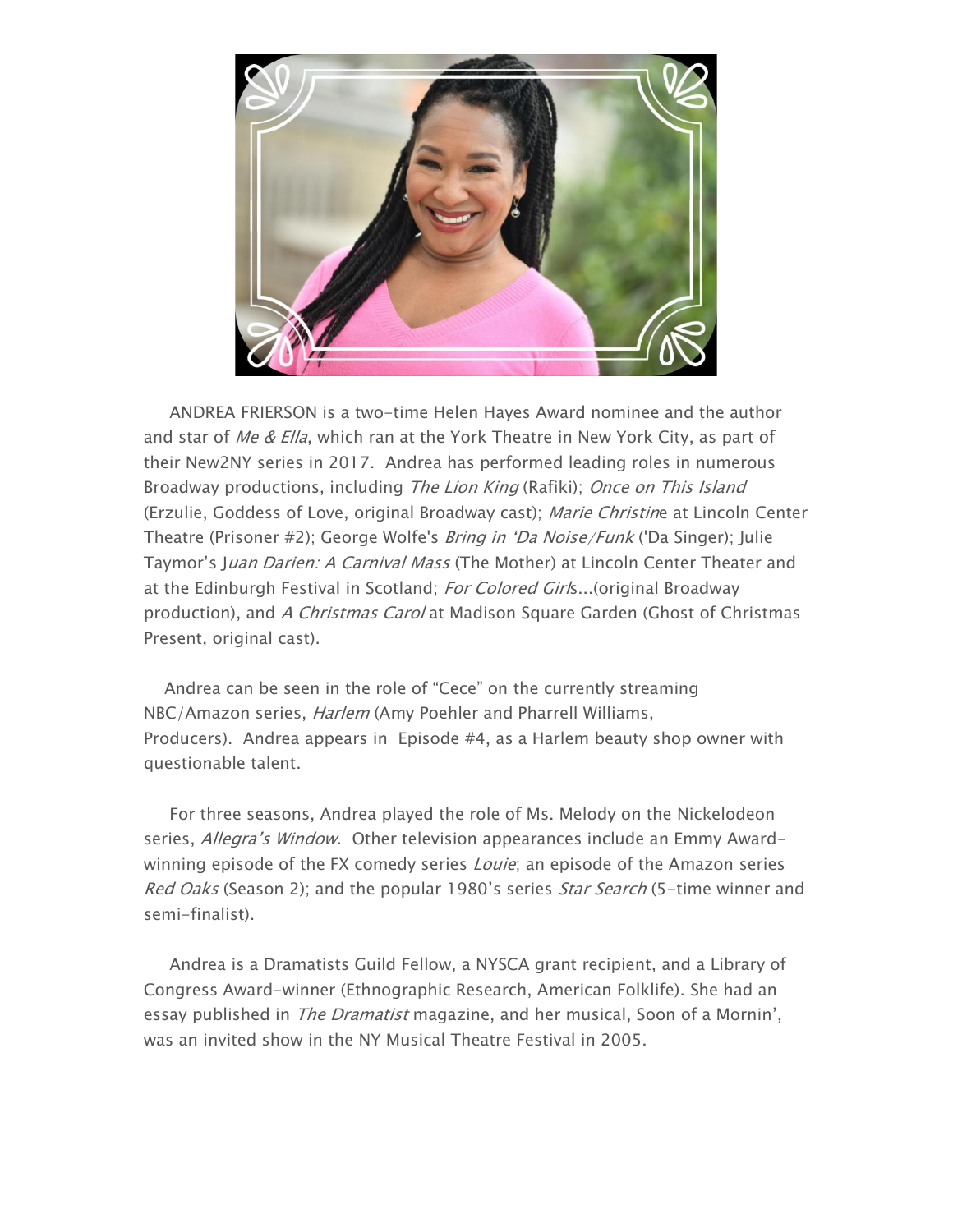Andrea has been an adjunct faculty member in the Department of Theatre Arts at Marymount Manhattan College, and is a graduate of the Academy for Classical Acting's MFA program in conjunction with the Shakespeare Theatre Company and George Washington University.

Andrea is currently in Denver in rehearsals for the world-premiere of a new musical at the Denver Center for the Performing Arts that opens in early February. Rattlesnake Kate is the story of a legendary Colorado figure, with music by one of the Lumineers. Andrea plays Kate in her later life.



**Cynthia Darlow - TRC Shining Star**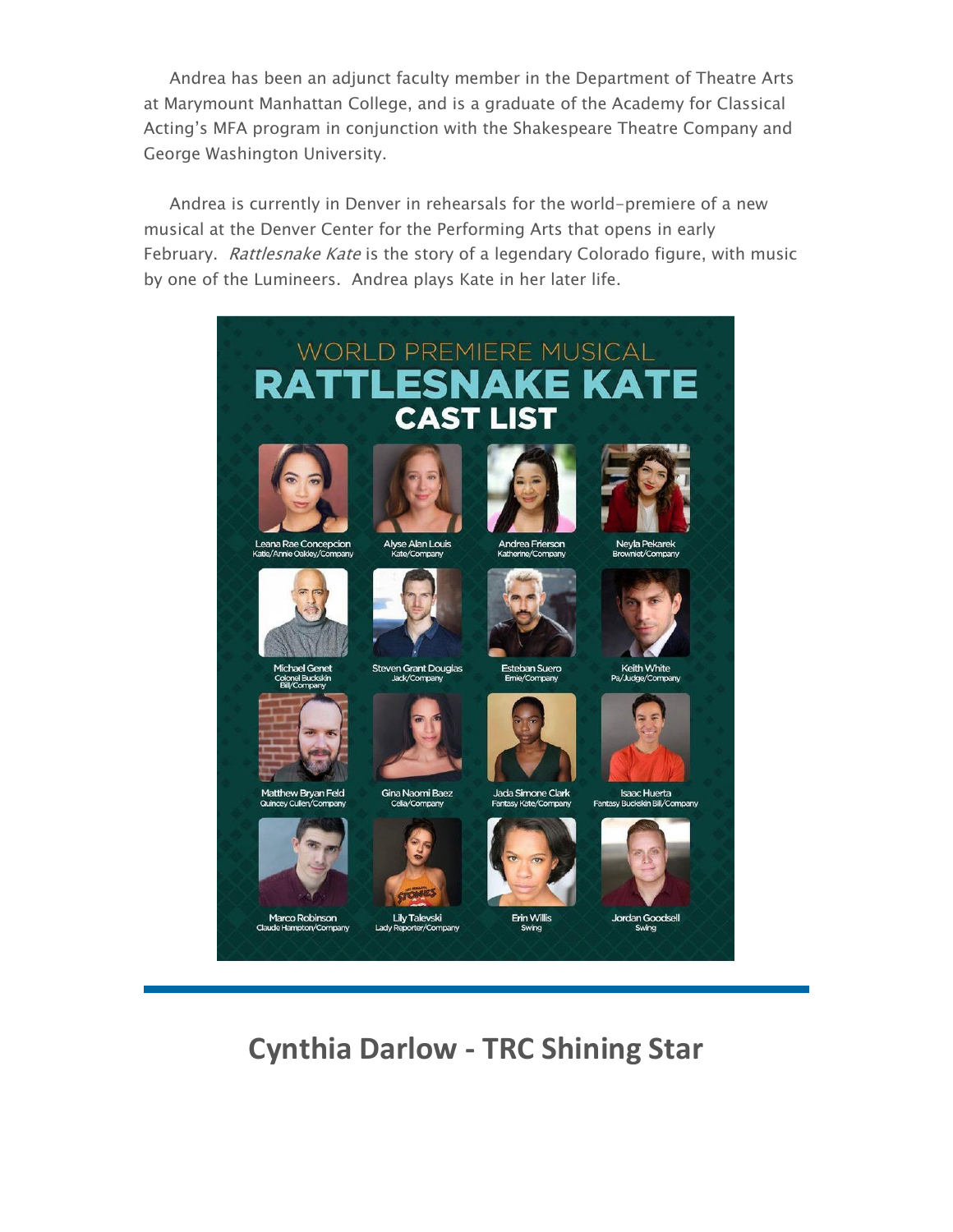TRC's own **Cynthia Darlow** will appear in episode #401 of *The Marvelous Mrs. Maisel,* in the recurring role of Mrs. Moskowitz. It airs on Amazon Prime February 18, 2022, and she will be returning in Season 5.

Additionally, Cynthia has a recurring role as Diane in the upcoming new Netflix series *Uncoupled,* starring Neil Patrick Harris, along with an amazing cast, including Marcia Gay Harden, Tisha Campbell, Andre De Shields, and David Pittu, among others. The series was created by Jeffrey Richman and Darren Starr. An air date has yet to be announced. Cynthia is a TRC Board member and Chair of the Residency Committee.



## Spotlight on Dance

Don't miss The New Florida Follies, choreographed by TRC Sister Cheryl Steinthal!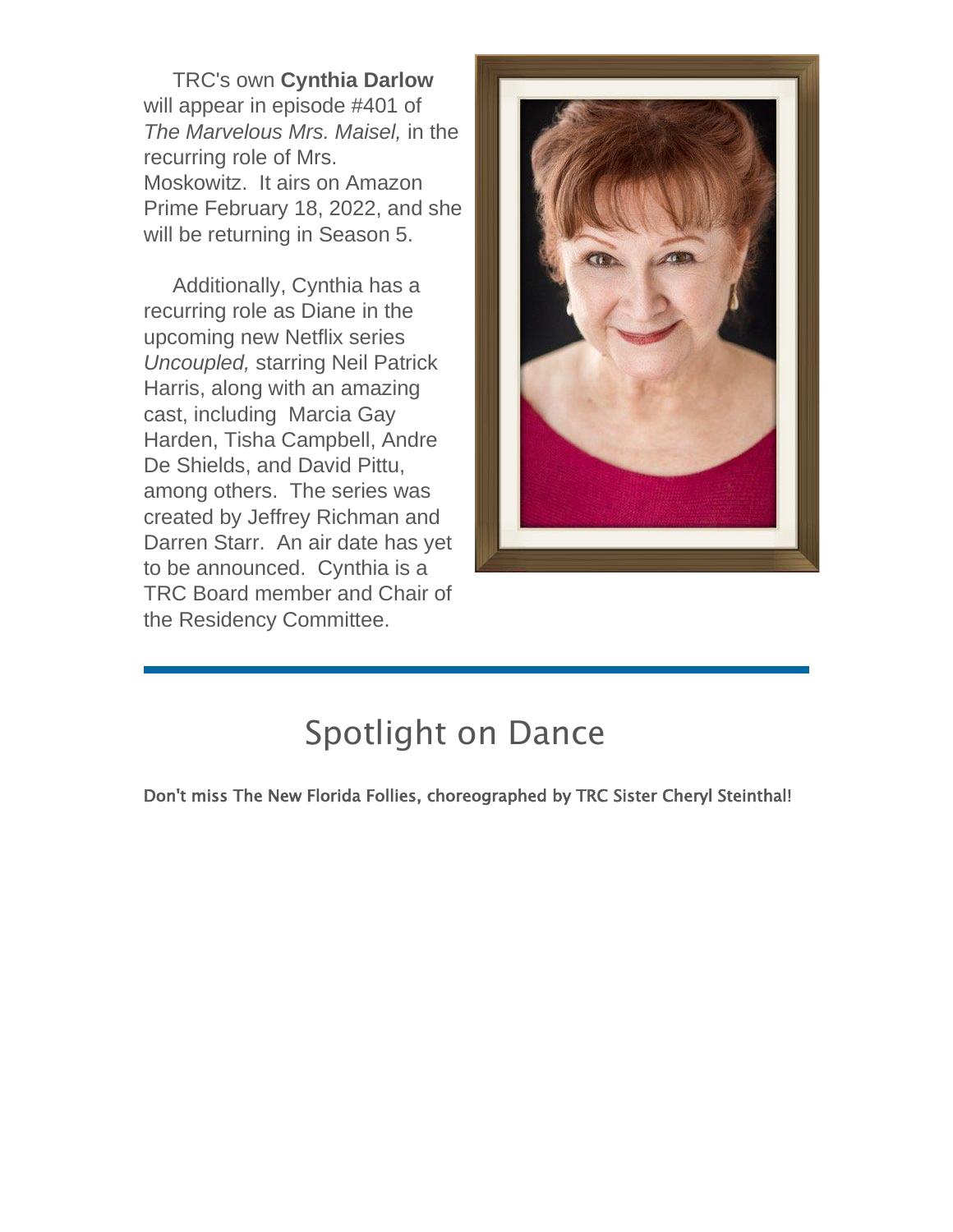

### **Picture This...**

TRC Vice President Francine Mancini is a photographer and is working on a project centering around TRC, titled *Then and Now*. She is taking a series of photographs of alumnae in and around New York, at places that are meaningful to the subject. Francine will also be taking photos of the Webster Residents, who are the new generation of TRC.

Any Alum that wants to be a part of this can contact Francine at [rclub.francine@gmail.com.](mailto:rclub.francine@gmail.com) After all, we all came to TRC to be New Yorkers!

### TRC Workshops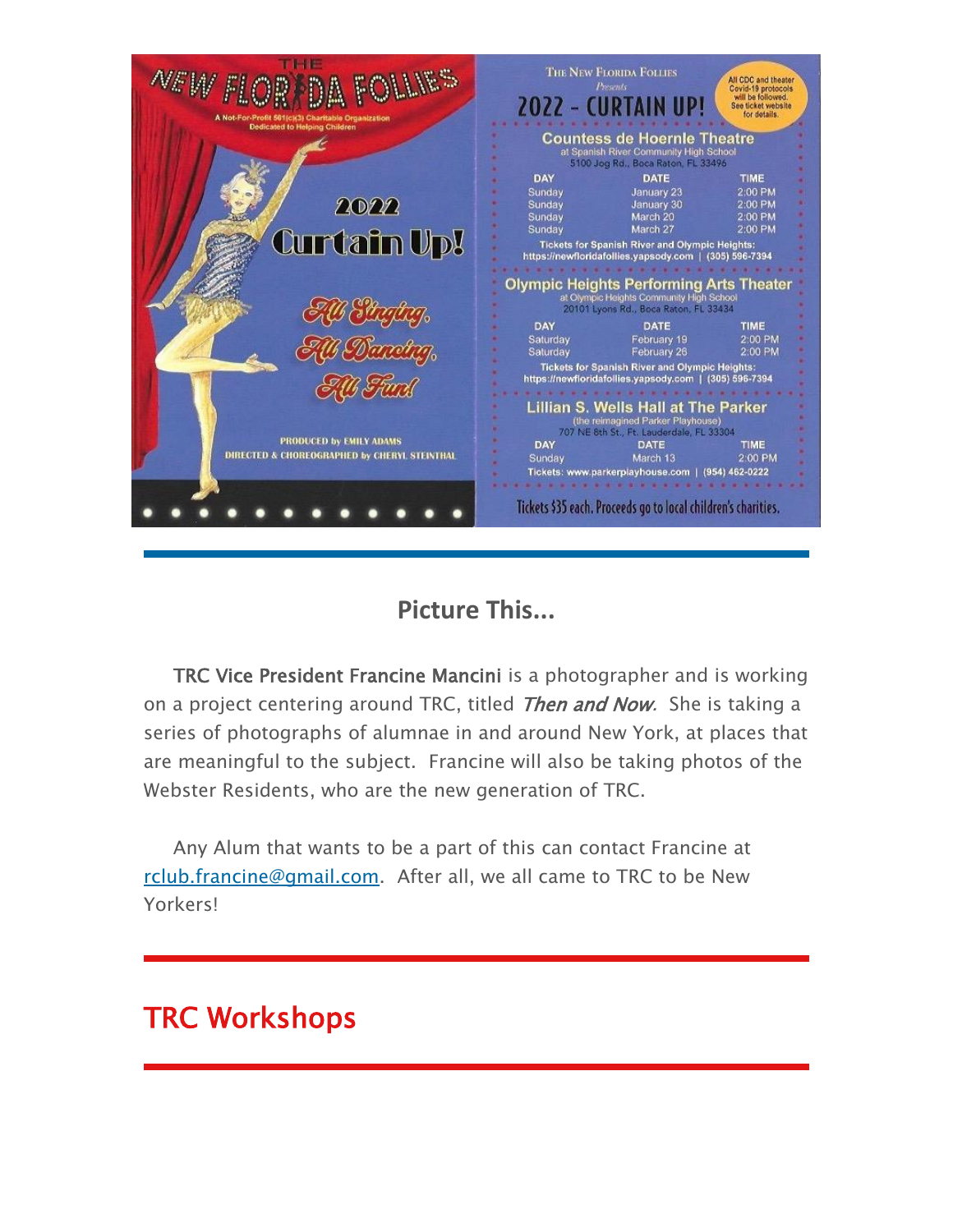

### Meditation & Mindfulness

Hosted by RC Alum: Michele Mason Thursdays  $2:00 - 3:00$  pm EDT

Highly recommended to reduce stress and help to bring you into a state of true Zen.

> Meeting ID: 830 6670 1635 Passcode: 462903

Thank you, Michele, for sharing your amazing gift with us every week! This Workshop is a special place to collect, reflect and commune.

**[January](https://us02web.zoom.us/j/83066701635?pwd=NG9WaDZsRmhOOU5BN1cwQ2VzYXAyQT09) Zoom Link** 

### Explore! Engage! Enjoy!

Visit the New TRC Website - Click: [www.rehearsalclubnyc.com](http://em.networkforgood.com/ls/click?upn=d9K6ASy0zzX96vUyeY2s4NbX7GC-2B-2BQrvMkId8Tobla-2FvkTqIGb6BP464szxIK4hEhCGS_mVgFLr7YN-2FKDVqGhILtkQY9fXF2OyRftV4uiTXV7NCFmx397hqVIaghoWdDojcNgYdy2KGybokLNoUUg85iuaSxcVX2pSmEd1-2F43k7AQRSAqexcUULY2R-2BZLrKH79t4upge7Z8qcP-2B-2FHZD7oJyHloBO9v1JPY8hcIBLv1TJKT2TS5T75w2-2F62nWfAcUGL07eQf7JqkQ-2F25zWIGGfei9yWPrF96aMoXlBqegr6GzKHUiWSe657HhNgHXjymSNphUAVhM3FTL-2Bfi2eBwb3QPCRSDtnPlM8frwJZ-2Fg2FuxFt21IxFqJNtgO86LVQSOcgYWMwQ-2B0IzmFWk2JKCXzgXQT1UCBhcTYHkFqNIVswyXJn0Y-3D)

If you are an Alum or Member, click Login for Members-only access. (Password is foxyladies)

> Welcome Returning Alumnae and Welcome New TRC Members!

Roberta Brooks ♥ Linda Cool ♥ Sunny Keyser Linda Past Pehrson ♥ Blythe Randolph ♥ Joyce Rheeling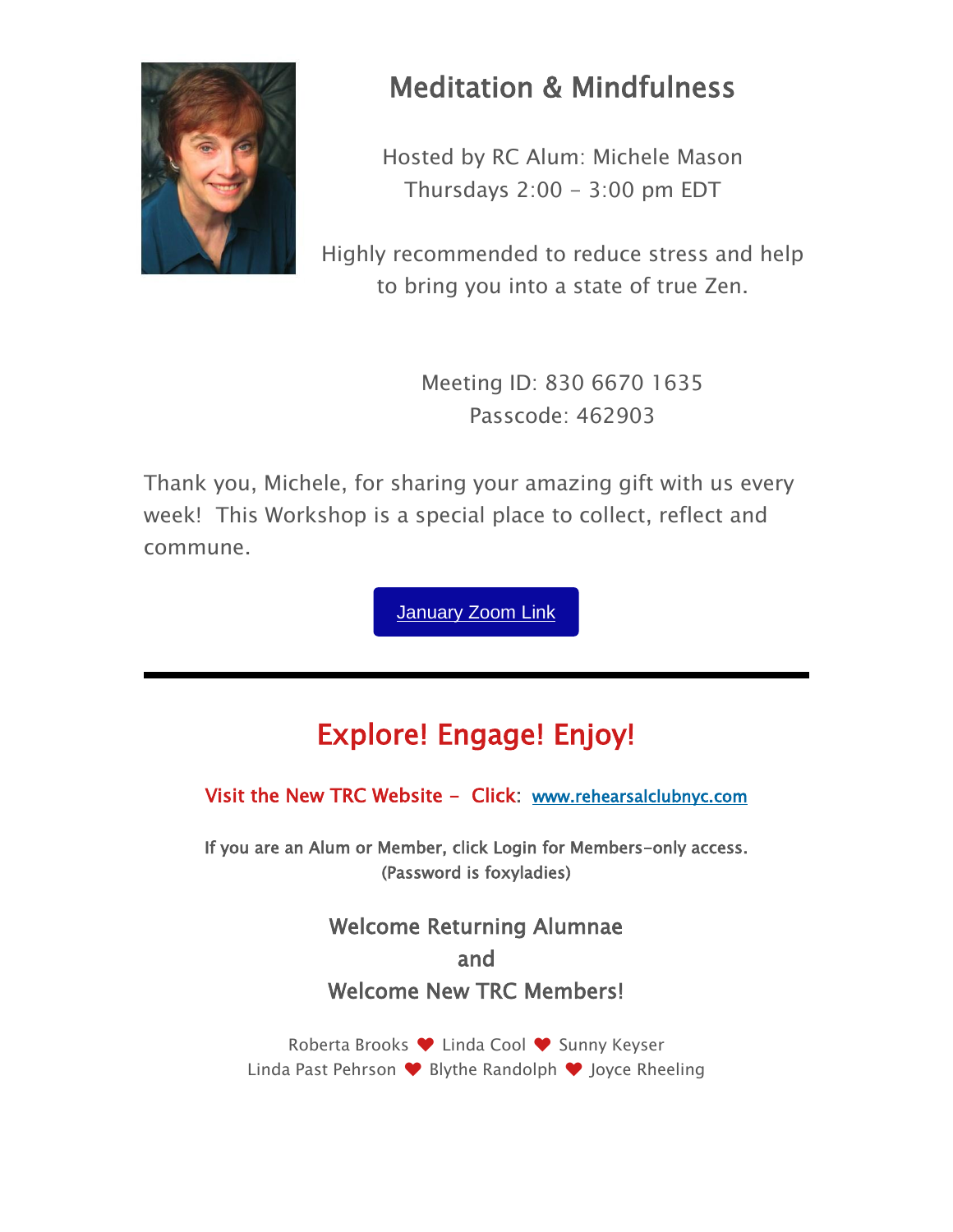If you haven't already done so, please plan to pay your 2022 TRC Dues ASAP by clicking the button below.



**Shakespeare Alive!** Produced by Denise Pence



We're casting now for Othello and plan to start with Page's Overview on January 11th at 3:00pm. We record all our sessions. If you want to join the company - whether you participate in this play or another later in the year - you will receive the latest casting notices prior to each play.

> The Tempest Brush-Up Video [https://youtu.be/NjfHsipYTA0](http://em.networkforgood.com/ls/click?upn=VAGGw4zHikj3d-2F5242H3ZtX-2B2sdwGtDOLU69JoOFVX5uw4i4Ka5puS-2BmMjTpV4Sa01Wn_mVgFLr7YN-2FKDVqGhILtkQY9fXF2OyRftV4uiTXV7NCFmx397hqVIaghoWdDojcNgYdy2KGybokLNoUUg85iuaSxcVX2pSmEd1-2F43k7AQRSAqexcUULY2R-2BZLrKH79t4upge7Z8qcP-2B-2FHZD7oJyHloBO9v1JPY8hcIBLv1TJKT2QR1y0MrxmTBOk8DFp-2FFpVwxUThn9un7himy8ruw9mel67hDcdQsVWslVRxVQfJlQslcNh4uWvbvDSRMhQb2O3ZbweaO1kHG10mtstZJOmAwh6XSrZRK2E64G75k1-2F5vT-2BuVcjwZCcYUIRIssMruW0lwz2MkoZwLKvqgOk00EbY3d5y3g3G-2FzLs-2F4ZyTligvQY-3D)

Happy holidays to all our Sisters, new Members and Friends of TRC!

If interested in participating in Shakespeare Alive! in the new year, contact: [denise@denisepence.com](mailto:denise@denisepence.com)